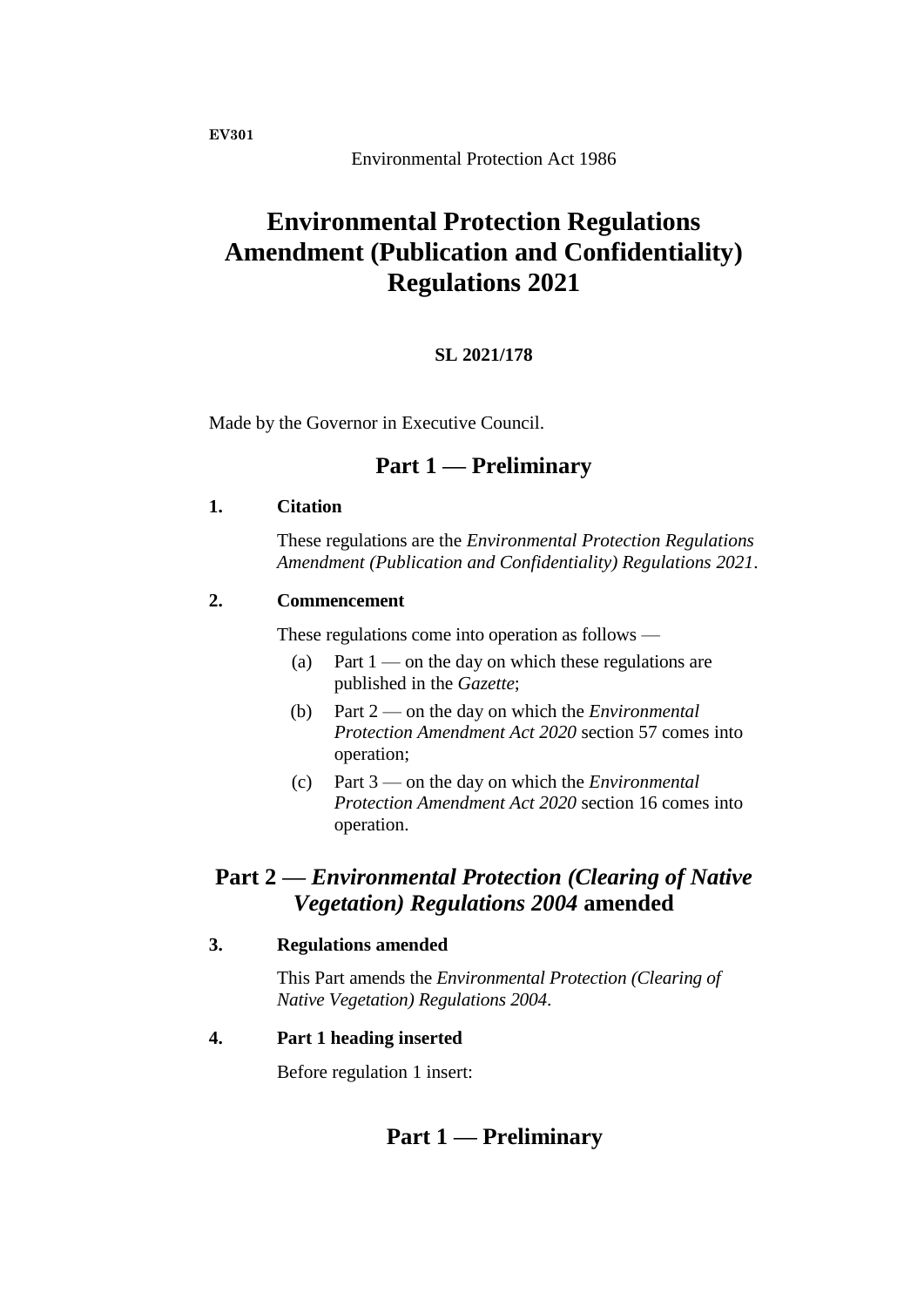#### **5. Part 2 heading inserted**

After regulation 3 insert:

## **Part 2 — General matters**

### **6. Regulation 8 replaced**

Delete regulation 8 and insert:

### **8. Public records of particulars to be kept by CEO (s. 51Q(a))**

- (1) For the purposes of section  $51Q(a)$  of the Act, the particulars are set out in subregulations (2) to (8).
- (2) The particulars of applications for clearing permits under section  $51E(1)$  of the Act are as follows —
	- (a) the name of the applicant;
	- (b) whether the application is for an area permit or a purpose permit;
	- (c) a description of the land to which the application relates;
	- (d) the purpose of the proposed clearing;
	- (e) in the case of an application for an area permit — the size of the area to be cleared or the number of trees to be cleared;
	- (f) the period for which the permit is sought.
- (3) The particulars of applications for amendments of clearing permits under section  $51K(2)(a)$  of the Act are as follows —
	- (a) the name of the applicant;
	- (b) whether the application is for the amendment of an area permit or a purpose permit;
	- (c) in the case of an application for amendment of an area permit — any change in the size of the area to be cleared or the number of trees to be cleared;
	- (d) in the case of an application to amend the period during which the permit is in force the period for which the permit is sought.
- (4) The particulars of clearing permits that are in force are as follows —
	- (a) the name of the permit holder;
	- (b) whether the permit is an area permit or a purpose permit;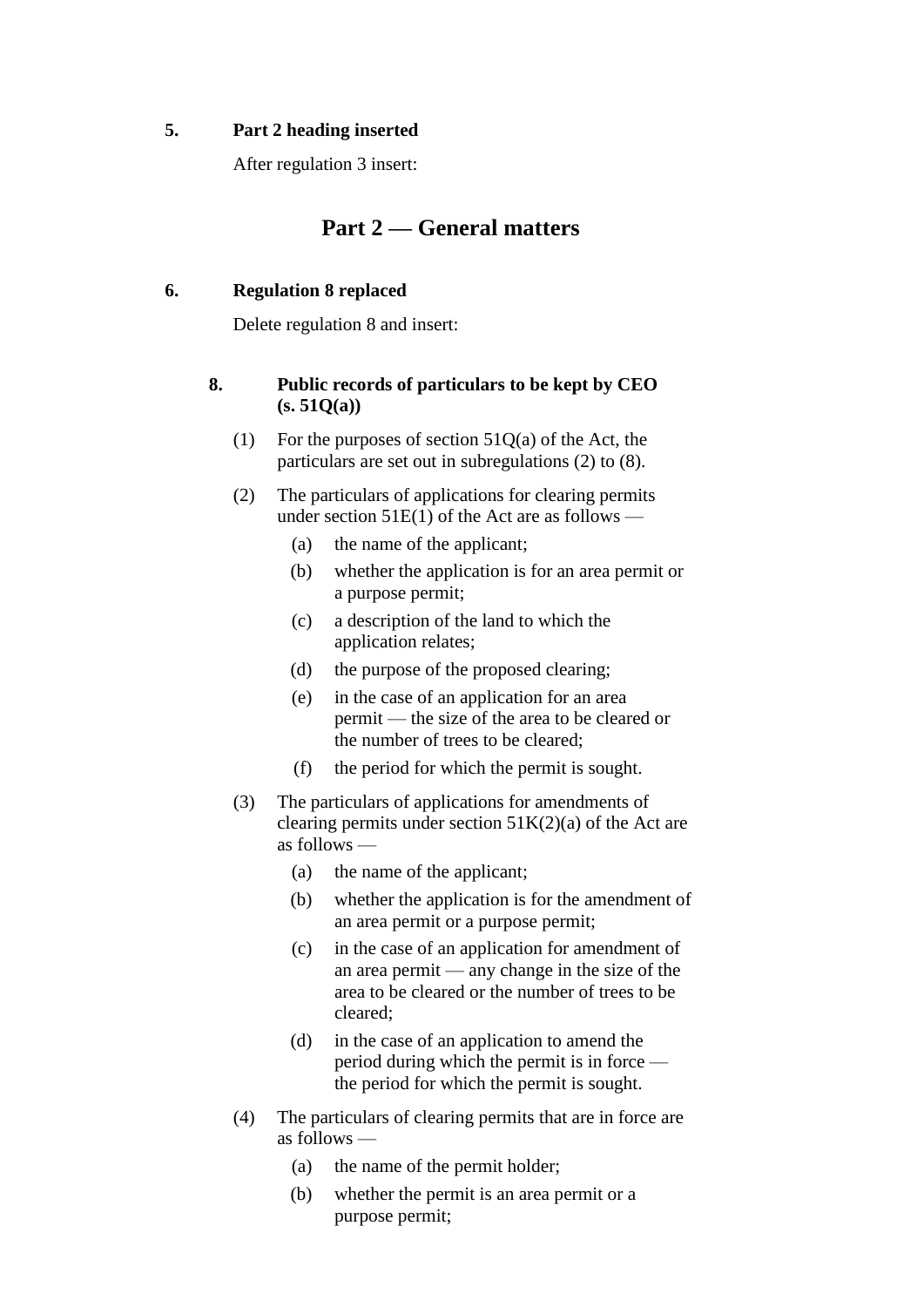- (c) a description of the land to which the permit relates;
- (d) the purpose of the clearing;
- (e) in the case of an area permit the size of the area to be cleared or the number of trees to be cleared;
- (f) the conditions to which the permit is subject;
- (g) the period during which the permit is in force.
- (5) The particulars of undertakings given by the CEO under section  $51E(9)$  of the Act are as follows —
	- (a) the name of the person to whom the undertaking is given;
	- (b) a description of the land to which the permit that will be granted in accordance with the undertaking relates;
	- (c) the purpose of the proposed clearing;
	- (d) the size of the area to be cleared or the number of trees to be cleared under the permit that will be granted in accordance with the undertaking;
	- (e) the conditions to which the permit that will be granted in accordance with the undertaking is to be subject;
	- (f) the period for which the permit that will be granted in accordance with the undertaking is to be in force.
- (6) The particulars of notifications received under section 51N(1) of the Act of the transfer or passing of the owner's interest in the land are as follows —
	- (a) the name of the person giving the notification;
	- (b) the date on which the interest was transferred or passed, or will transfer or pass, to the person giving the notification;
	- (c) the date on which the notice was received by the CEO.
- (7) The particulars of the surrender of clearing permits accepted by the CEO under section  $51MA(7)(a)$  of the Act are as follows —
	- (a) the name of the person who applied to surrender the permit;
	- (b) the identification number of the permit;
	- (c) the date on which the CEO accepted the surrender.
- (8) The particulars of clearing permits revoked or suspended by the CEO under section 51L(1) of the Act are as follows —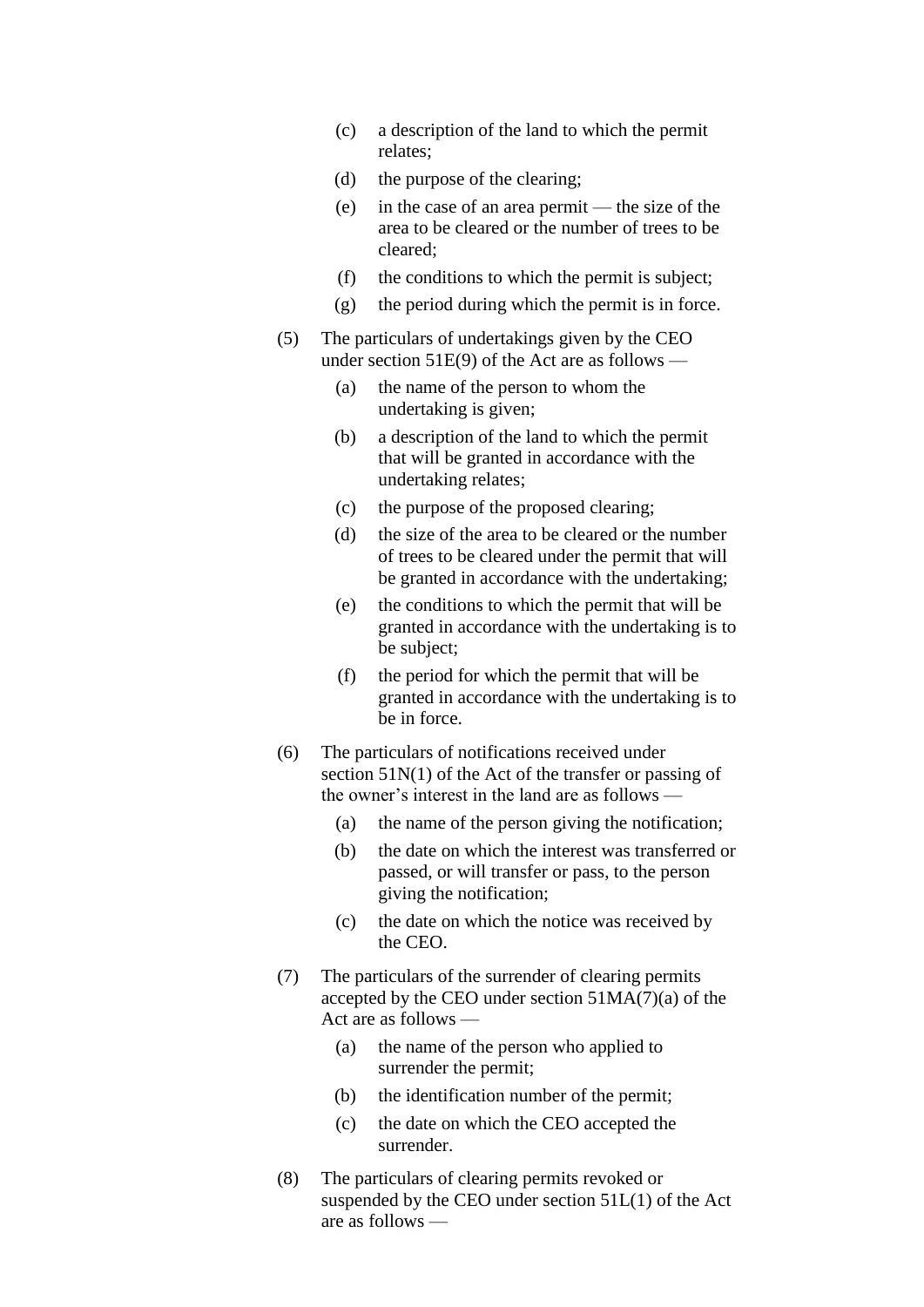- (a) the name of the permit holder at the time of the revocation or suspension;
- (b) the identification number of the permit;
- (c) the grounds for the revocation or suspension;
- (d) the date on which the permit was revoked or suspended.

### **8A. Public records of other information and documents to be kept by CEO (s. 51Q(b))**

For the purposes of section 51Q(b) of the Act, the CEO must keep a public record of information and documents given to the CEO in response to a written notice given by the CEO under section 51E(1A), 51KA(2) or 51MA(3) of the Act.

### **7. Part 3 inserted**

After regulation 9 insert:

## **Part 3 — Publication and confidentiality**

#### **10. Terms used**

In this Part each of the following terms has the meaning given in section  $122B(1)$  of the Act *documentation publish submit*

#### **11. CEO may keep documentation confidential on request**

 $(1)$  In this regulation —

*clearing referral* means a referral of proposed clearing under section 51DA(2) of the Act;

*confidential material* means either of the following —

- (a) trade secrets of a person;
- (b) confidential information (other than trade secrets) that has a commercial value to a person that would be, or could reasonably be expected to be, destroyed or diminished if the confidential information were published.
- (2) A person may, when submitting documentation to the CEO in relation to a clearing referral or a clearing permit, request in writing that the CEO not publish the whole or part of the documentation (the *relevant documentation*) because of the confidential nature of the relevant documentation.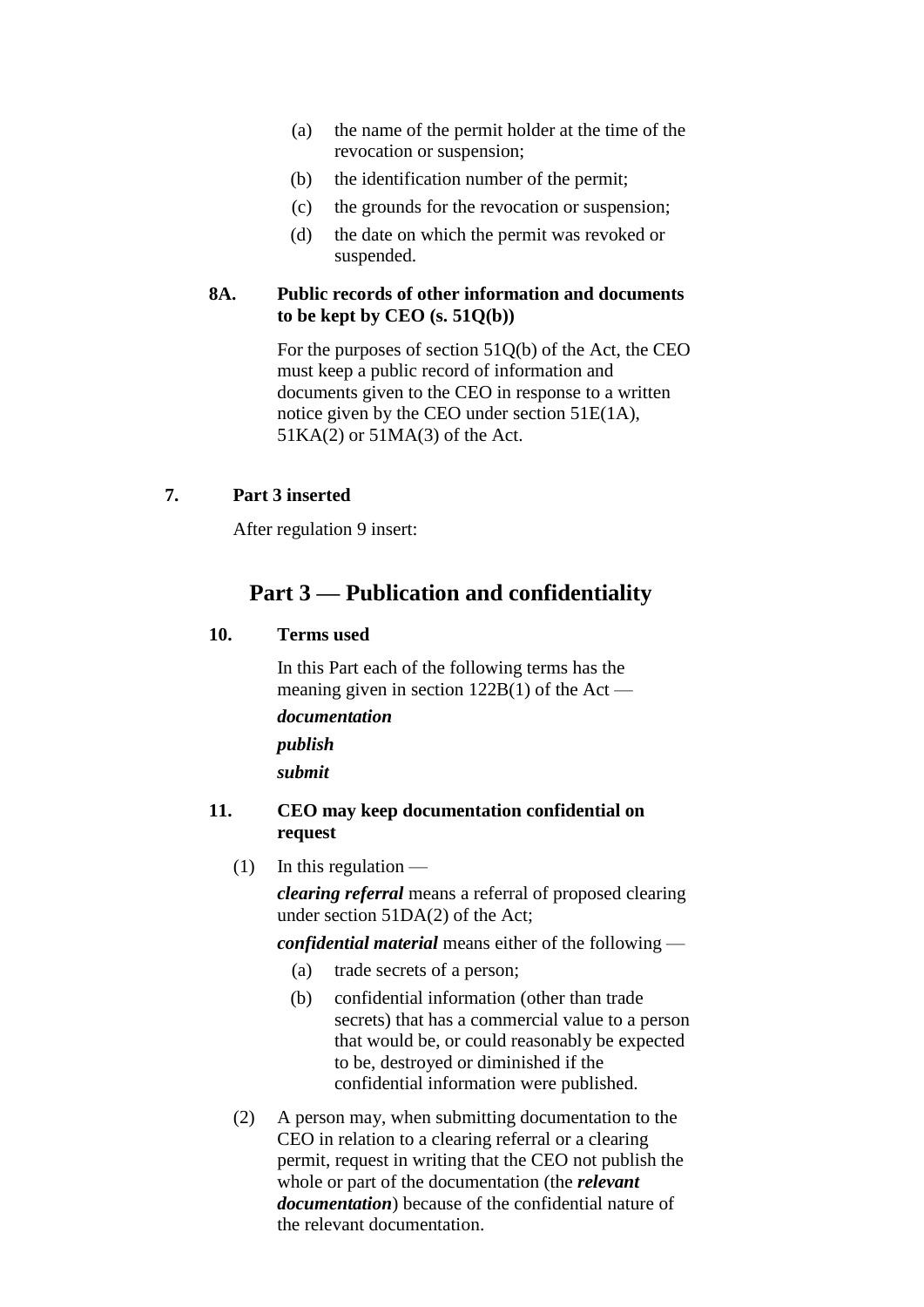- (3) If a request is made under subregulation (2) by electronic communication (as defined in the *Electronic Transactions Act 2011* section 5(1)), the CEO must acknowledge receipt of the request in writing.
- (4) On receipt of a request under subregulation (2) and, if subregulation (3) applies, after the CEO has acknowledged receipt of the request the CEO —
	- (a) must, if satisfied that the whole or part of the relevant documentation contains confidential material, refrain from publishing that whole or part; and
	- (b) may refrain from publishing the whole or part of the relevant documentation if the CEO —
		- (i) is not satisfied of the matters referred to in paragraph (a); but
		- (ii) is satisfied that it is desirable to refrain from publishing that whole or part because of the confidential nature of that whole or part.

### **12. CEO must keep certain matters confidential**

- (1) The CEO must refrain from publishing any BSB number or bank account number contained in documentation submitted to the CEO in relation to a clearing referral (as defined in regulation  $11(1)$ ) or a clearing permit.
- (2) Subregulation (1) applies whether or not a request has been made under regulation 11(2).

#### **13. CEO may keep certain matters confidential**

 $(1)$  In this regulation —

*Aboriginal site* has the meaning given in the *Aboriginal Heritage Act 1972* section 4;

*native species* has the meaning given in the *Biodiversity Conservation Act 2016* section 5(1);

*priority list* means either of the following —

- (a) the document titled "Threatened and Priority Flora List", as retitled or amended from time to time, published by the department principally assisting in the administration of the *Biodiversity Conservation Act 2016* (the *department*) on its website;
- (b) the document titled "Threatened and Priority Fauna List", as retitled or amended from time to time, published by the department on its website;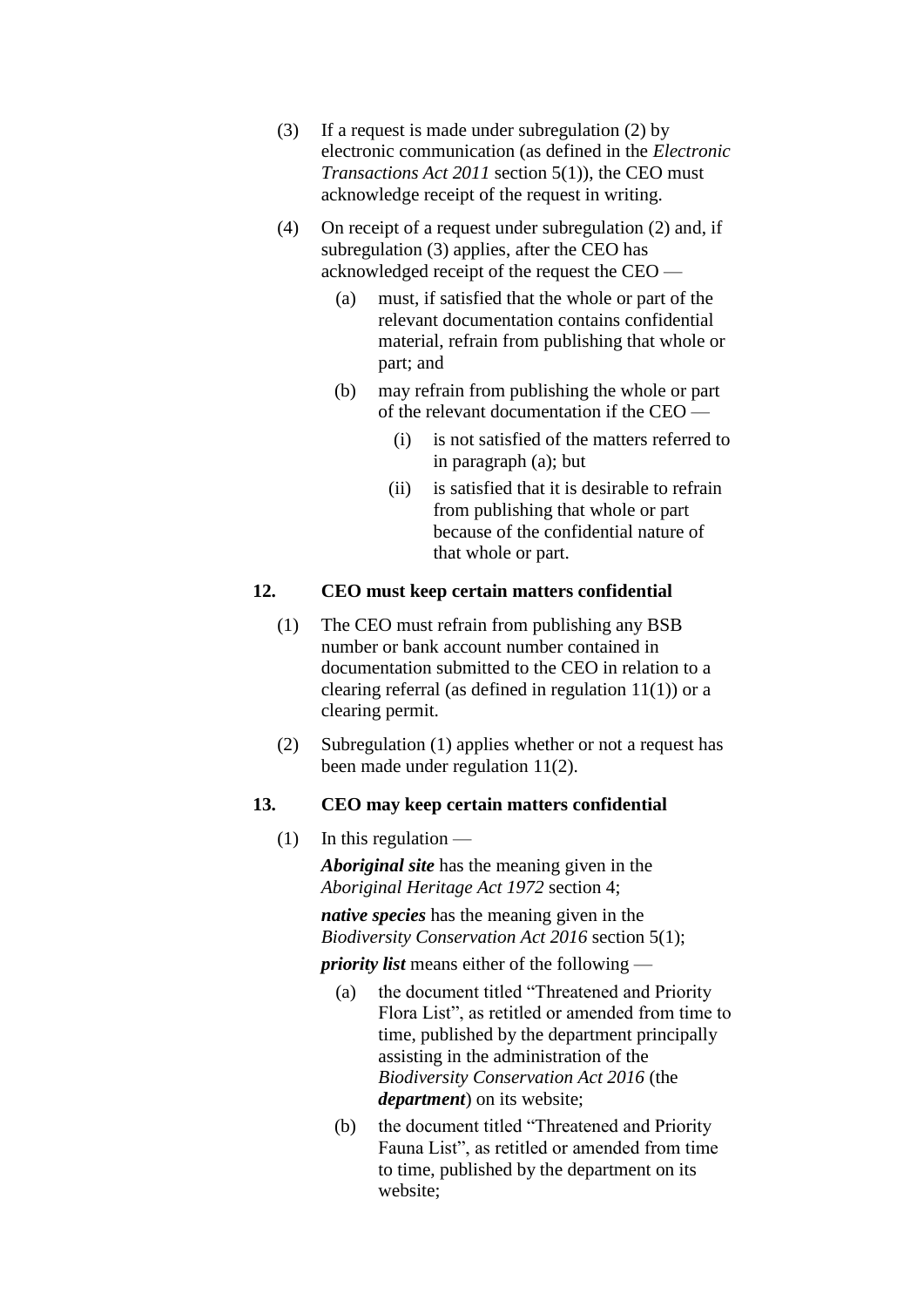*species* has the meaning given in the *Biodiversity Conservation Act 2016* section 5(1);

*threatened species* has the meaning given in the *Biodiversity Conservation Act 2016* section 5(1).

- (2) The CEO may at any time refrain from publishing any of the following information if it is confidential (whether or not a request has been made under regulation  $11(2)$ ) —
	- (a) personal information;
	- (b) the precise location of any of the following
		- (i) a threatened species;
		- (ii) any other species listed, designated or declared as threatened, endangered or vulnerable under or for the purposes of a written law;
		- (iii) a listed threatened species as defined in the Commonwealth Environment Act section 528;
		- (iv) a species listed on a priority list;
		- (v) a breeding area of a species referred to in subparagraphs (i) to (iv);
	- (c) the precise location of a population of a native species, or a breeding area of a native species, if the CEO considers that the survival of a population of the native species could be threatened by —
		- (i) publishing that information; or
		- (ii) the presence or actions of persons if that information were published;
	- (d) the precise location of an Aboriginal site, if the precise location of that site is identified in documentation provided to the CEO in relation to a clearing referral (as defined in regulation 11(1)) or a clearing permit.

#### Notes:

- 1. The heading to regulation 4 is to read: **Intentionally sown, planted or propagated vegetation (s. 51A)**
- 2. The heading to regulation 5 is to read: **Prescribed clearing (s. 51C)**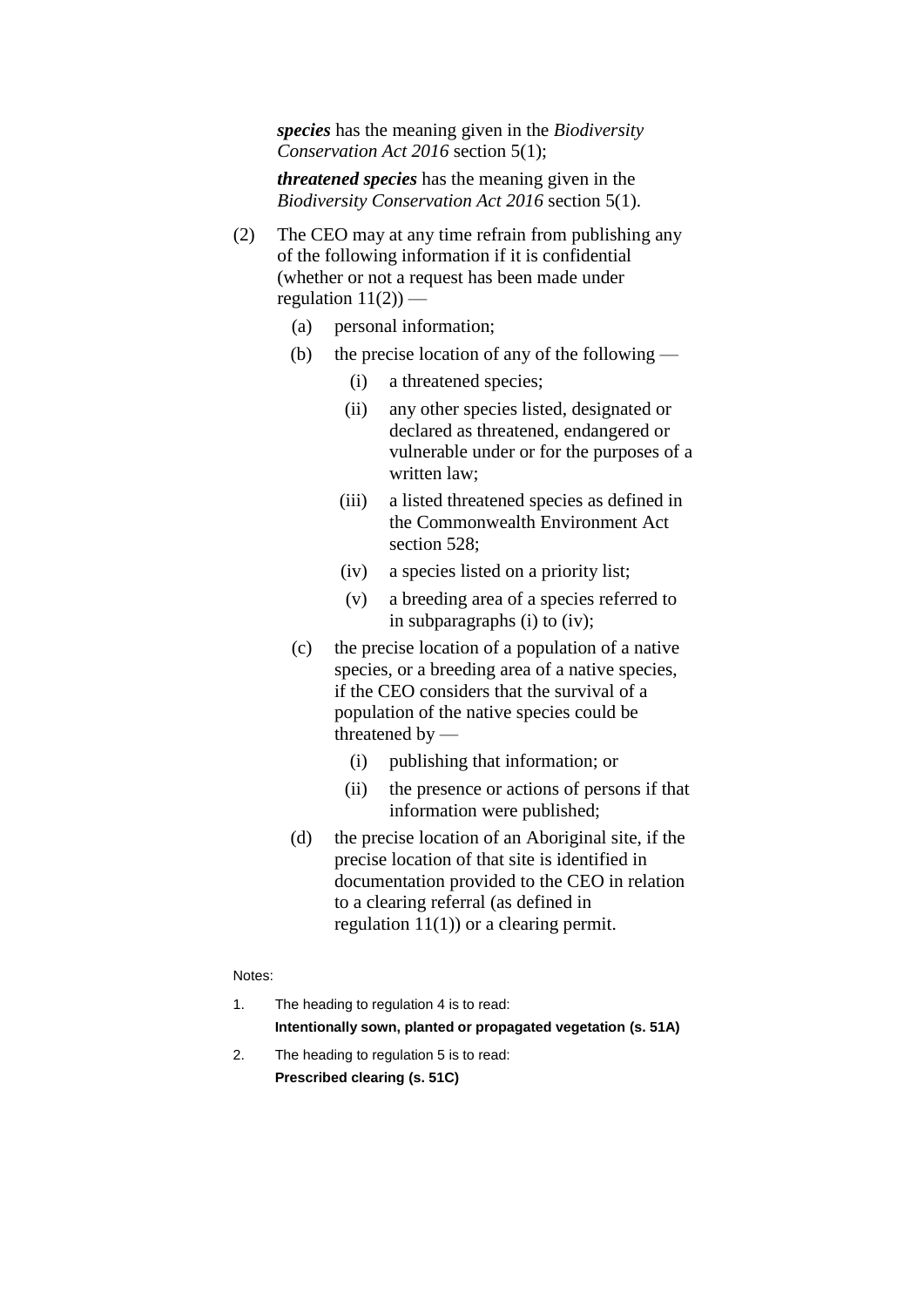## **Part 3 —** *Environmental Protection Regulations 1987* **amended**

#### **8. Regulations amended**

This Part amends the *Environmental Protection Regulations 1987*.

### **9. Regulation 2B replaced**

Delete regulation 2B and insert:

#### **2B. Publication of Authority minutes and records**

 $(1)$  In this regulation —

*exempt matter* means matter that is exempt under the *Freedom of Information Act 1992* Schedule 1;

*minute* means a minute of proceedings of a meeting of the Authority;

*record* means a record kept under section 14A(7) of the Act.

- (2) Subject to subregulation (4), the Authority must
	- (a) cause a minute to be published within 6 months after the date of the meeting to which the minute relates; and
	- (b) cause a record to be published within 6 months after the date of the decision to which the record relates.
- (3) The Authority may determine that a minute or record, or a part of a minute or record, contains exempt matter.
- (4) The Authority must not publish a minute or record, or a part of a minute or record, that is the subject of a determination under subregulation (3).
- (5) The Authority may revoke a determination made under subregulation (3).

#### **10. Regulation 3 replaced**

Delete regulation 3 and insert:

#### **3. Details prescribed for records of referred proposals**

The Authority must in a public record of a referred proposal kept under section 39 of the Act set out —

(a) the title or number or other means of identification of the proposal; and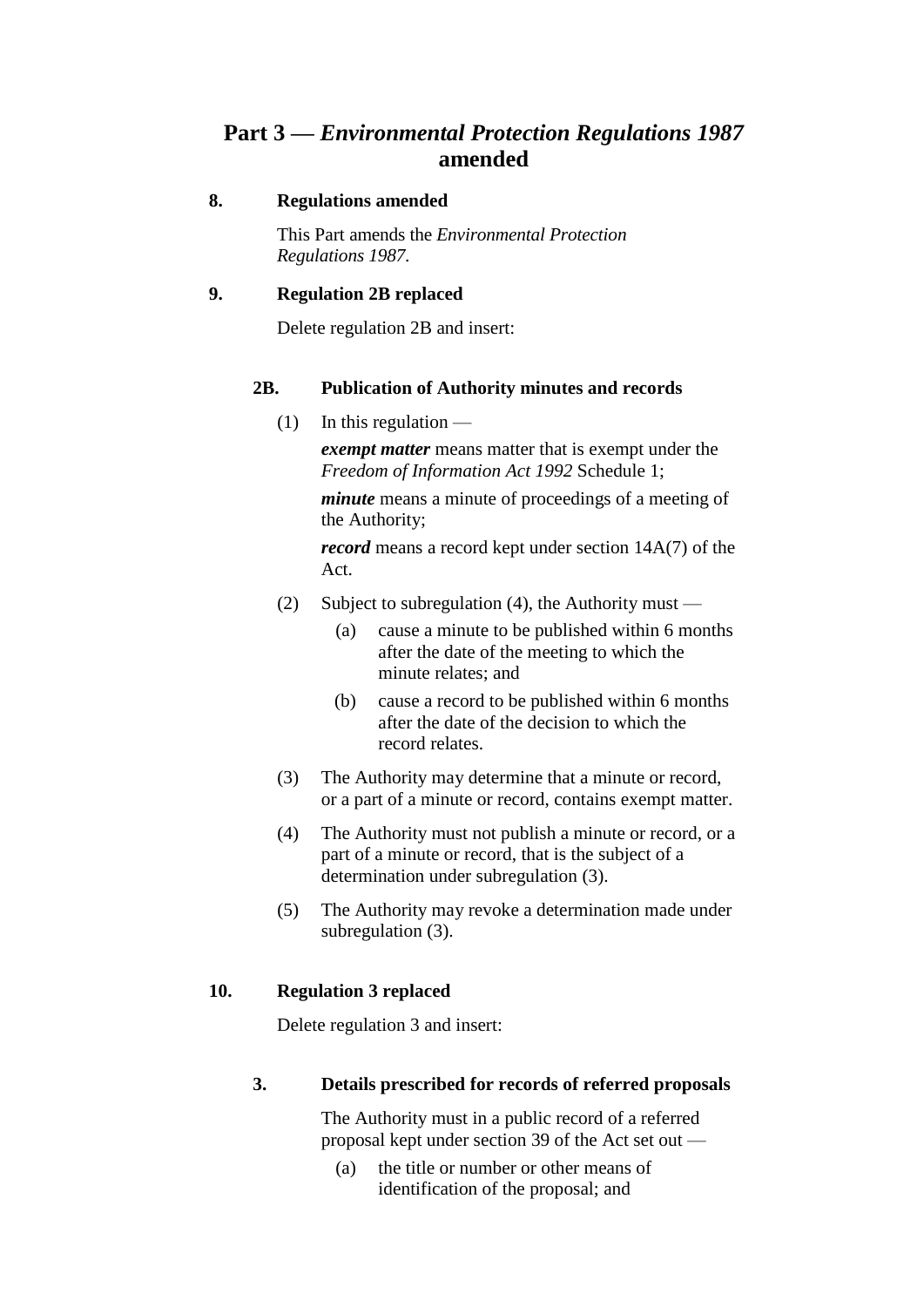(b) the name of, or the office or position held or acted in by, the proponent of the proposal.

### **11. Part 2A inserted**

After regulation 3 insert:

## **Part 2A — Publication and confidentiality**

#### **3A. Terms used**

In this Part each of the following terms has the meaning given in section 122B(1) of the Act —

*documentation publish submit*

### **3B. Authority may keep documentation relating to proposals confidential on request**

 $(1)$  In this regulation —

*confidential material* means either of the following —

- (a) trade secrets of a person;
- (b) confidential information (other than trade secrets) that has a commercial value to a person that would be, or could reasonably be expected to be, destroyed or diminished if the confidential information were published.
- (2) The proponent of a referred proposal or an approved proposal may, when submitting documentation to the Authority in relation to the proposal, request in writing that the Authority not publish the whole or part of the documentation (the *relevant documentation*) because of the confidential nature of the relevant documentation.
- (3) If a request is made under subregulation (2) by electronic communication (as defined in the *Electronic Transactions Act 2011* section 5(1)), the Authority must acknowledge receipt of the request in writing.
- (4) On receipt of a request under subregulation (2) and, if subregulation (3) applies, after the Authority has acknowledged receipt of the request the Authority —
	- (a) must, if satisfied that the whole or part of the relevant documentation contains confidential material, refrain from publishing that whole or part; and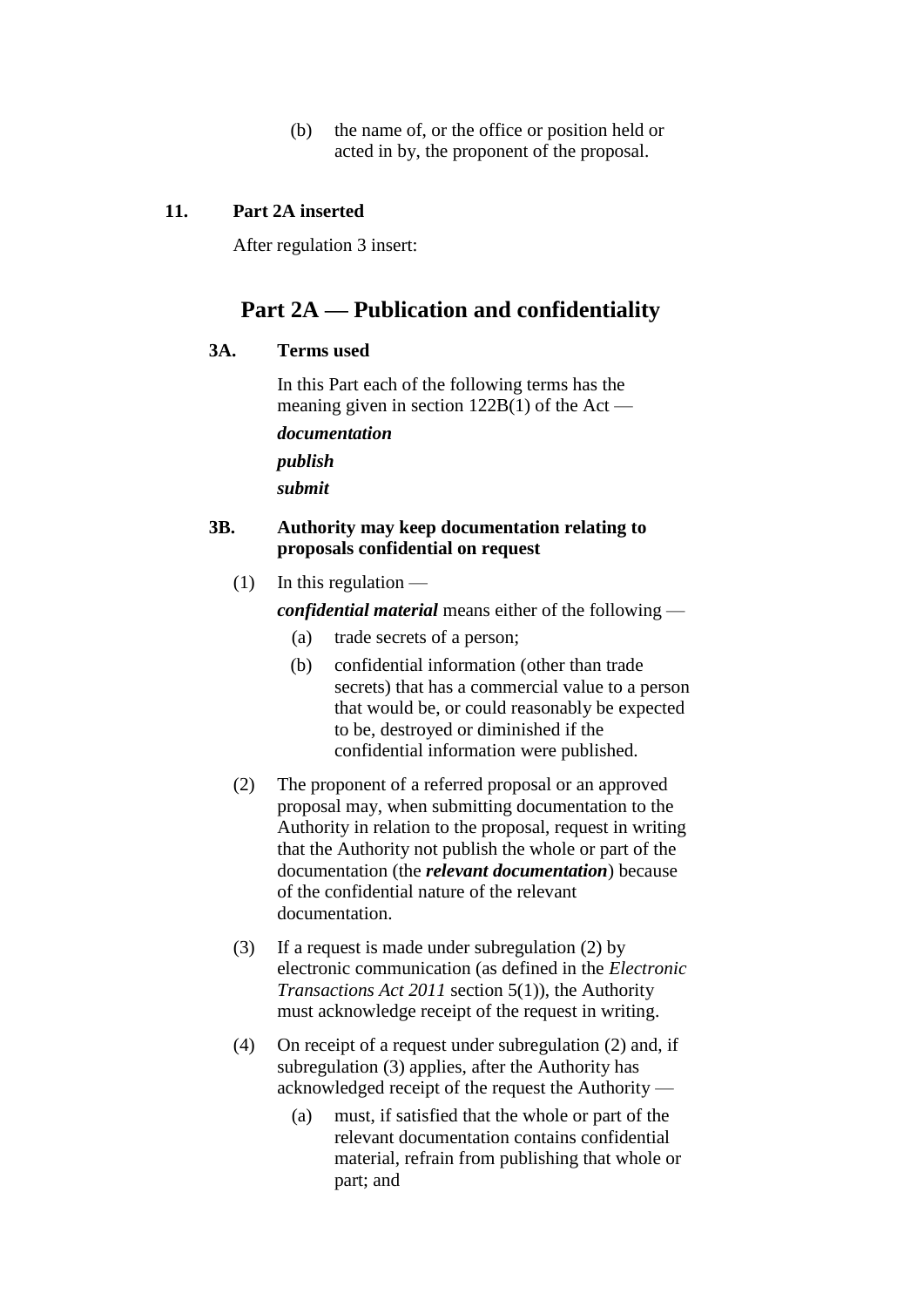- (b) may refrain from publishing the whole or part of the relevant documentation if the Authority —
	- (i) is not satisfied of the matters referred to in paragraph (a); but
	- (ii) is satisfied that it is desirable to refrain from publishing that whole or part because of the confidential nature of that whole or part.

#### **3C. Authority must keep certain matters confidential**

- (1) The Authority must refrain from publishing any BSB number or bank account number contained in documentation submitted to the Authority in relation to a referred proposal or an approved proposal.
- (2) Subregulation (1) applies whether or not a request has been made under regulation 3B(2).

#### **3D. Authority may keep certain matters relating to proposals confidential**

 $(1)$  In this regulation —

*Aboriginal site* has the meaning given in the *Aboriginal Heritage Act 1972* section 4;

*native species* has the meaning given in the *Biodiversity Conservation Act 2016* section 5(1);

*priority list* means either of the following —

- (a) the document titled "Threatened and Priority Flora List", as retitled or amended from time to time, published by the department principally assisting in the administration of the *Biodiversity Conservation Act 2016* (the *department*) on its website;
- (b) the document titled "Threatened and Priority Fauna List", as retitled or amended from time to time, published by the department on its website;

*species* has the meaning given in the *Biodiversity Conservation Act 2016* section 5(1);

*threatened species* has the meaning given in the *Biodiversity Conservation Act 2016* section 5(1).

- (2) The Authority may at any time refrain from publishing any of the following information if it is confidential (whether or not a request has been made under regulation  $3B(2)$ ) –
	- (a) personal information;
	- (b) the precise location of any of the following —